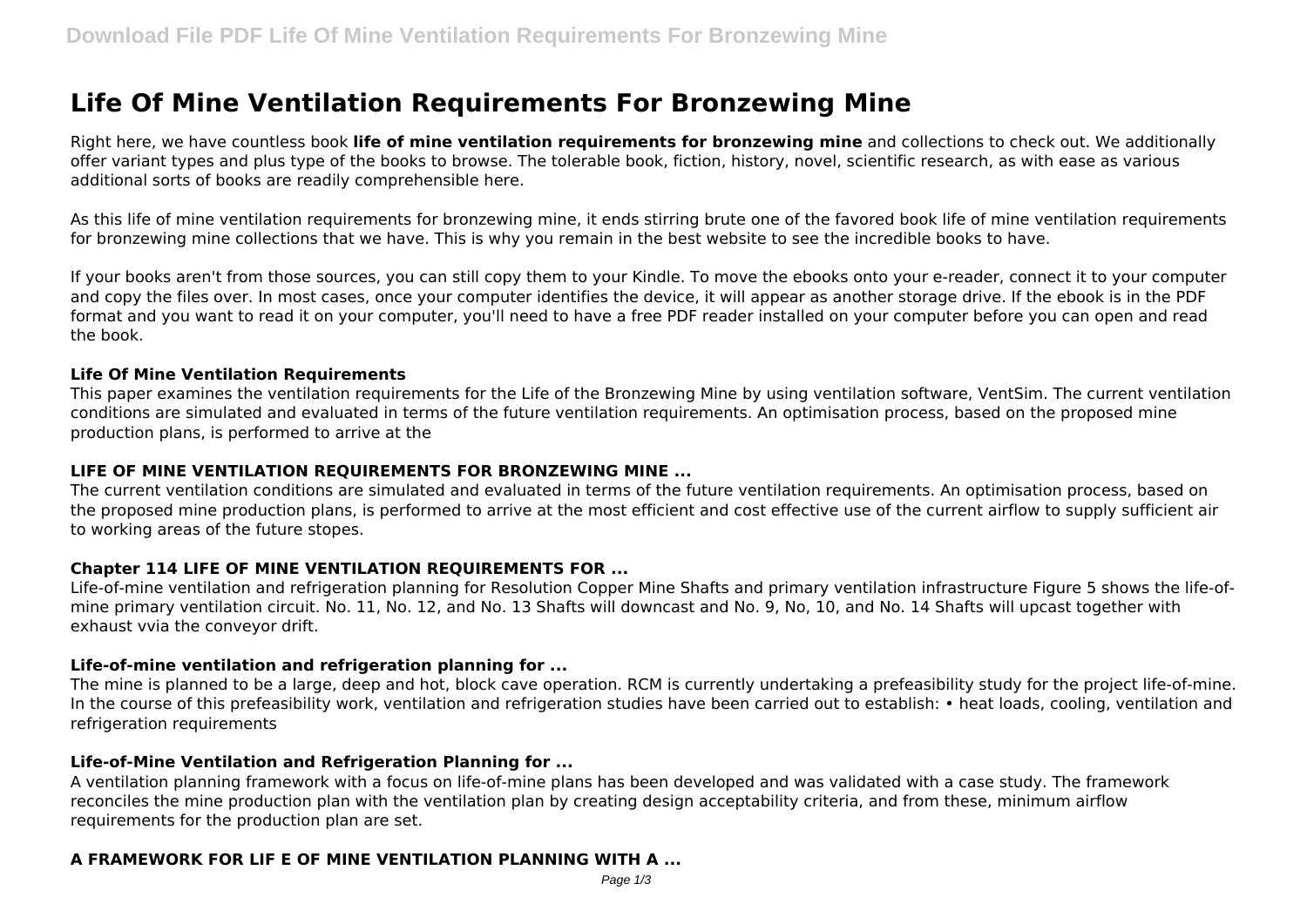primary ventilation system, that is the total volume flow through the mine which is conducted through the major underground workings, normally involving splits into parallel circuits. Factors which determine total primary volume capacity (and pressure) requirements for a mine include the extent and depth of the mine, the complexity, and the stoping

# **UNDERGROUND VENTILATION (METALLIFERROUS MINES) GUIDELINE**

A mine ventilation system must prevent the release of dust into the GBA, and remove air contaminated with dust from the areas where men and machinery are traveling or working. Blasting is the biggest single source of mine dust and is the most difficult process in which to control the release of dust.

## **Underground Mine Ventilation | Technical Aspects of Mining ...**

The mine layout determines quantitatively the air flow requirements at different stages of the life of the project. This is dictated by the tonnage produced and the methodology adopted (usually degree of mechanization). The size of ventilation systems is also determined by the degree of scatter of mining operations. The creation of a number of

## **Ventilation strategies to meet future needs of the South ...**

equipment. Table 1gives a selection of statutory ventilation requirements for prominent mining countries. Table 1 – Selected ventilation regulations for diesel mining equipment (Gangal, 2012) Location Statutory Ventilation Rate(s) Australia 0.06 m 3/s per kW minimum Canada Varies by province from 0.045 – 0.092 m 3/s per kW

## **ESTABLISHING TOTAL AIRFLOW REQUIREMENTS FOR UNDERGR OUND ...**

In ventilation engineering we classify it as primary and secondary ventilation. 2.2.1 Primary ventilation The basis of effective ventilation of underground mines is the adequacy of the primary ventilation system which is the total volume flow through the mine which is conducted through the major underground workings, normally involving splits into parallel circuits.

## **REVIEW OF DEEP CENTRAL VENTILATION SYSTEM**

ventilation system was required to support these transitions to the final configuration. A framework for ventilation planning has been developed and was utilized to select a ventilation plan that will meet the requirements of the life -of-mine plan. Ventilation and Primary Fan Description

## **Life of Mine Ventilation Planning at Diavik**

Request PDF | LIFE OF MINE VENTILATION REQUIREMENTS FOR BRONZEWING MINE USING VENTSIM | Bronzewing Mine is located in the centre of the Yandal Belt, 360 km north of Kalgoorlie in Western Australia.

# **LIFE OF MINE VENTILATION REQUIREMENTS FOR BRONZEWING MINE ...**

Ventilation Requirements. The contaminants to be controlled by dilution ventilation are primarily gases and dust, ... It is rare that a main fan is required to operate at the same duty point over the life of the mine, and effective methods of varying fan performance are desirable.

## **Ventilation and Cooling in Underground Mines**

Mine ventilation demands change significantly over the life of the mine. A mine ventilation system can be expanded over the life of the mine by adding air supply and exhaust capacity by means of additional shafts, drifts, and fans. Conversely, mined-out areas should be sealed as soon as they no longer require ventilation.